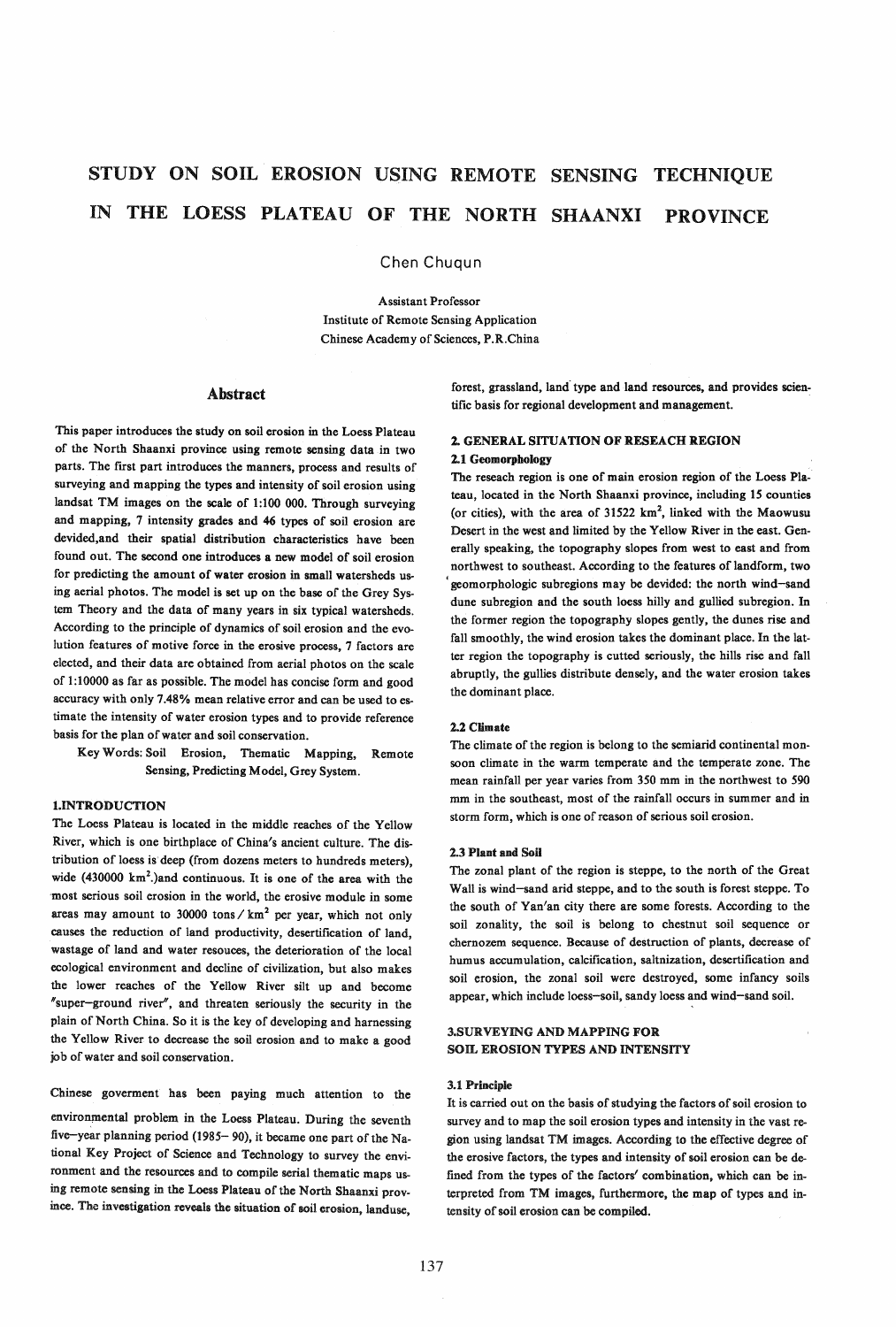#### 3.2 Election of the Erosive Factors

The serious soil erosion in the Loess Plateau is the results of interaction of varied natural factors with human factors, however the factors is intricate and as many as dozens, including mainly: rain, geomorphology, plant, contents of ground material, human activities and so on. It is very difficult to interpret directly the rain and human factors from TM images. Thinking the interpretability of TM images, we take the following four factors: the geomorphology, devided into hills, loess tableland, loess ridge-shoulder, terrace, valley, dune; the ground slope, devided into plain  $( $3°$ ), gentle-plain  $( $3° -5°$ ), gentler  $( $5° -8°$ ), gentle$$$  $(8° -15°)$ , abrupt  $(15° -25°)$ , abrupter  $(25° -35°)$ , extremely abrupt ( $>$  35 $^{\circ}$ ); the rate of plant cover, devided into extremely high (>90%), high (90-70%), mid-high (70-50%), middle (50-30%), low (30-10%), extremely low  $(< 10\%)$ ; and the contents of ground material, devided into rock, soil-rock, soil (including loess), sand, as the basis of deviding soil erosion types and intensity, and set up classification system of soil erosion.

#### 3.3 Classification System of Soil Erosion

Three-grade classification is used in the classification system. The first grades classification are devided, according to the erosive pattern and forces, into three: water erosion, gravitation-water erosion and wind erosion, on their base the second grades are devided into nine according to intensity of erosion, on the base of second grades the third grades are devided into 46 types according to the combinational characteristics of the factors' grades.

#### The Classification System for Investigation of Soil Erosion Types and Intensity Using Remote Sensing in the Loess Plateau of North Shanxi Province

#### I. water erosion

- 1.feeble erosion  $(M < 1000t / km^2.s)$ 
	- 11. wide valley farming land type

12.terrace type

- 13.tableland type
- 14.extremely high cover type
- 15.extremely high cover type in soil-rock area
- 16.extremely high cover type in rock area
- 17.extremely high cover type in rock and soil-rock area

## 2. light erosion (M:1000-2500t / km<sup>2</sup>.a)

- 21.l0ess ridge-shoulder farming land type with gentle-plain slope
- 22.1oess ridge-shoulder type with high cover and gentle slope
- 23.middle cover type with gentle slope in soil-rock area
- 24.high cover type with abrupt slope in rock area
- 25.high cover type with abrupter slope in rock area
- 26.middle cover type with abrupter slope in rock area

#### 3.middle erosion  $(M:2500-5000t / km^2.a)$

- 31.loess ridge-shoulder farming land type with gentler slope
- 32.sandy loess ridge-shoulder farming land type with gentle-plain slope
- 33.middle cover type with gentle slope or high cover type with abrupt slope
- 34.low cover type with gentle slope in soil-rock area
- 35.low cover type with gentle slope in rock area
- 36.mid-high cover type with abrupter slope in rock area

#### 4.intensive erosion (M:5000-8000t /  $km<sup>2</sup>$ .a)

41.loess ridge-shoulder farming land type with gentle slope

- 42.sandy loess ridge-shoulder farming land type with gentler slope
- 43.middle cover type with abrupt slope
- 44.mid-high cover type with abrupter slope
- 45.middle cover type with abrupt slope in soil~ rock area
- 46.middle cover type with abrupt slope in rock area

#### 5. super intensive erosion  $(M:8000-15000t / km^2.a)$

51.l0ess ridge-shoulder farming land type with abrupt slope 52.sandy loess ridge-shoulder farming land type with gentle slope

- 53.middle cover type with abrupter slope
- 54.low cover type with abrupt slope in rock area
- 55.middle cover type with abrupter slope in soil-rock area

#### 6.strong erosion  $(M:15000-25000t / km^2.a)$

- 61.l0ess ridge-shoulder farming land type with abrupter slope 62.low cover type with abrupter slope in loess area
- 63.low cover type with abrupter slope in rock area
- 64.middle cover type with extremely abrupt slope in loess area

#### 7.extremely strong erosion  $(M > 25000t / km<sup>2</sup>.a)$

- 71.1ow cover type with abrupter slope in sandy loess area
- 72.low cover type with extremely abrupt slope in loess area
- 73.extremely low cover type with extremely abrupt slope in soil-rock or rock area
- I1.gravitation-water erosion

# S.landslip erosion

- 
- 81.middle erosion type with gentle slope
- 82.intensive erosion type with abrupt slope

# III. wind erosion

# 9. wind-sand erosion

- 91.light erosion type in valley sand land
- 92.light erosion type in fixed dunes
- 93.middle erosion type in semiftxed dunes
- 94.intensive erosion type in bare plain sand land
- 95.intensive erosion type in loess hills covered by sand
- 96.super-intensive erosion type in fluid dunes
- 97.strong erosion type in bare fluid dunes

#### 3.4 The Manners and Process of Investigation

3.4.1 Information Resources and Interpretation Keys: The landsat TM rectificated false colour composite images on the scale of 1:100 000 are used as basic information resource, and the images such as "Jianbing-l" satellite black-white images (1:100 000), false colour infrared aerial photos (in 1988), and black-white aerial photos (in 1950s and 1970s) are used as assistant information resources. Through field survey, the interpretation keys and the grade criterions of erosive factors are set up.

3.4.2 Mapping Unit and Classification System: According to the requirement of surveying and mapping, and the interpretability of TM images, the minimal map spot is 2mm \* 2mm. The classification system showed above is set up on the base of features of erosive factors and TM images.

3.4.3 Geographic Base Map: In order to compile directly the soil erosion map on the TM images and to coordinate it with other thematic maps, the geographic base map is compiled according to the topographic map on the scale of 1:100 000 using polyester cellophane paper.

3.4.4 Interpretation and Compilation: The geographic base map is put on TM images for interpreing directly the images and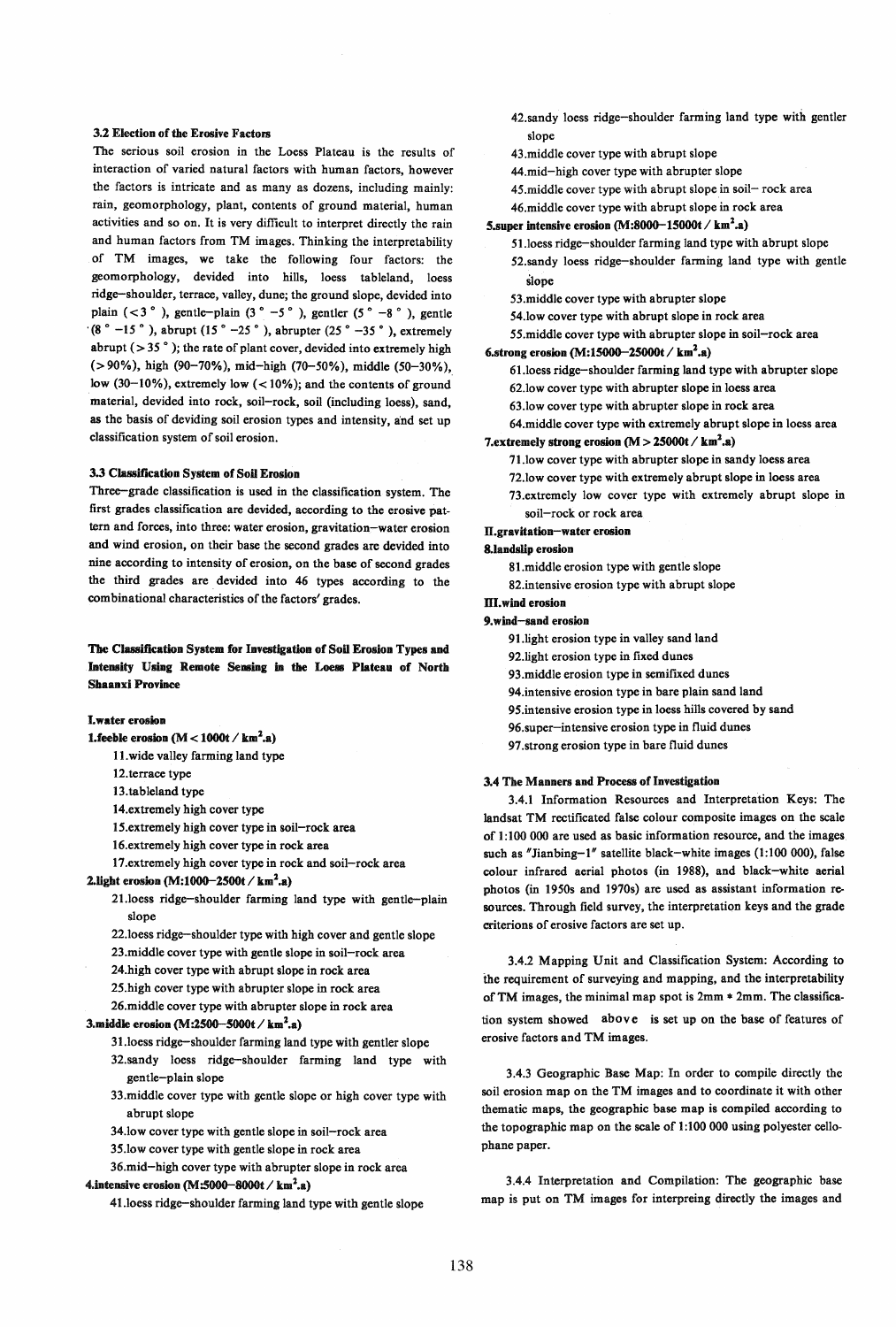Fig.1. Map of Regionalization of Soil Erosion Types and Intensity



A. wind-sand dune area with middle erosion.

B.loess hilly and gullied area.

B1 sand-covered loess ridge area with super intensive erosion

B2 soil-rock hills area in Yellow River gorge witb strong erosion

B3 snady loess ridge-shoulder area with strong erosion

B4 sandy loess ridge and low mountain area with strong erosion

BS loess ridge and low mountain area with extremely strong erosion

B6 loess ridge-hills area with strong erosion

B7 loess ridge-shoulder area with super intensive erosion B8 remained tableland and ridge area with intensive ero. sion

B9 soil-rock ridge-shoulder hills area covered by forest with light erosion

C. tableland terrace area with middle erosion

compiling soil erosion map according to classification system.

3.4.5 Coordination and Verification: As one of the serial thematic maps, the compilational original of soil erosion must be coordinated with other thematic maps on contents and boundary of map spots, tested and verifyed in the field, and modifyed.

3.4.6 Other Works: including map fair drawing, colouring and area measurement.

#### 3.5 The Regional Features of Soil Erosion

After surveying and mapping the types and intensity of soil erosion, the regional features of soil erosion were showed up. The wind erosion distributes to the northwest of the Great Wall, which erosive intensity is middle. The water erosion distributes in the rest area of the region, which can further be devided into 9 areas by the types and intensity of soil erosion (Fig. I). The gravitation-water erosion distributes disjointedly along some rivers in the water erosion area. The most intensive erosion is in the middle of the region, where there are lower plant cover rate, abrupter slope, more farming slope-land' and higher population density than in the south and north area of the region.

### 4.THE MODEL OF SOIL EROSION FOR SMALL WATER-**SHEDS**

The surveying and mapping for soil erosion have showed up the regional distribution of soil erosion types and intensity, and can provide reference basis for regionlization of water and soil conservation, however, the soil erosion intensity indicated by mapping is not accurate enough to be the basis of planning water and

soil conservation for small watersheds, because rain factor, the extremely key factor, is not considered in mapping. In order to indicate the intensity of soil erosion more accurately and to serve the planning water and soil conservation, the model of soil erosion has been set up according to the data of six typical small watersheds in loess hilly and gullied area.

#### 4.1 Election of Erosive Factors for Modelling

The erosive factors are elected on the base of the dynamics principles, including the motive force factors and the factors which effect the evolution and action way of the motive force. The runoff- producing rainfall (R) is elected as the motive force factor, the factors effecting motive force include follows: the contents of ground material showed by the coefficient of sand (diameter  $> 0.05$ mm) to silt (diameter < 0.005mm) in the loess (S), the topography factor of surface erosion showed by the ratio of surface area of watershed to its level projection area (F), the topography factor of gully erosion showed by gully density (L), the topography factor of gravitation erosion showed by cliff density (C), the human erossion factor showed by population density (P), the human anti-erosion factor showed by the ratio of harnessed area to the whole area of watershed (H). The data of all the factors are obtained from aerial photos on the scale of 1:10 000, except the runoff-producing rainfall, the coefficient of sand to silt and the population density, which are obtained from field investigation (table 1.).

The gully erosion, gravitation erosion and surface erosion are separately the results of the runoff-producing rainfall interacting with gully, cliff and loess surface under the effection of ground material. So we take the products of that gully density. cliff density and mtio of surface area to whole area of watershed time separately the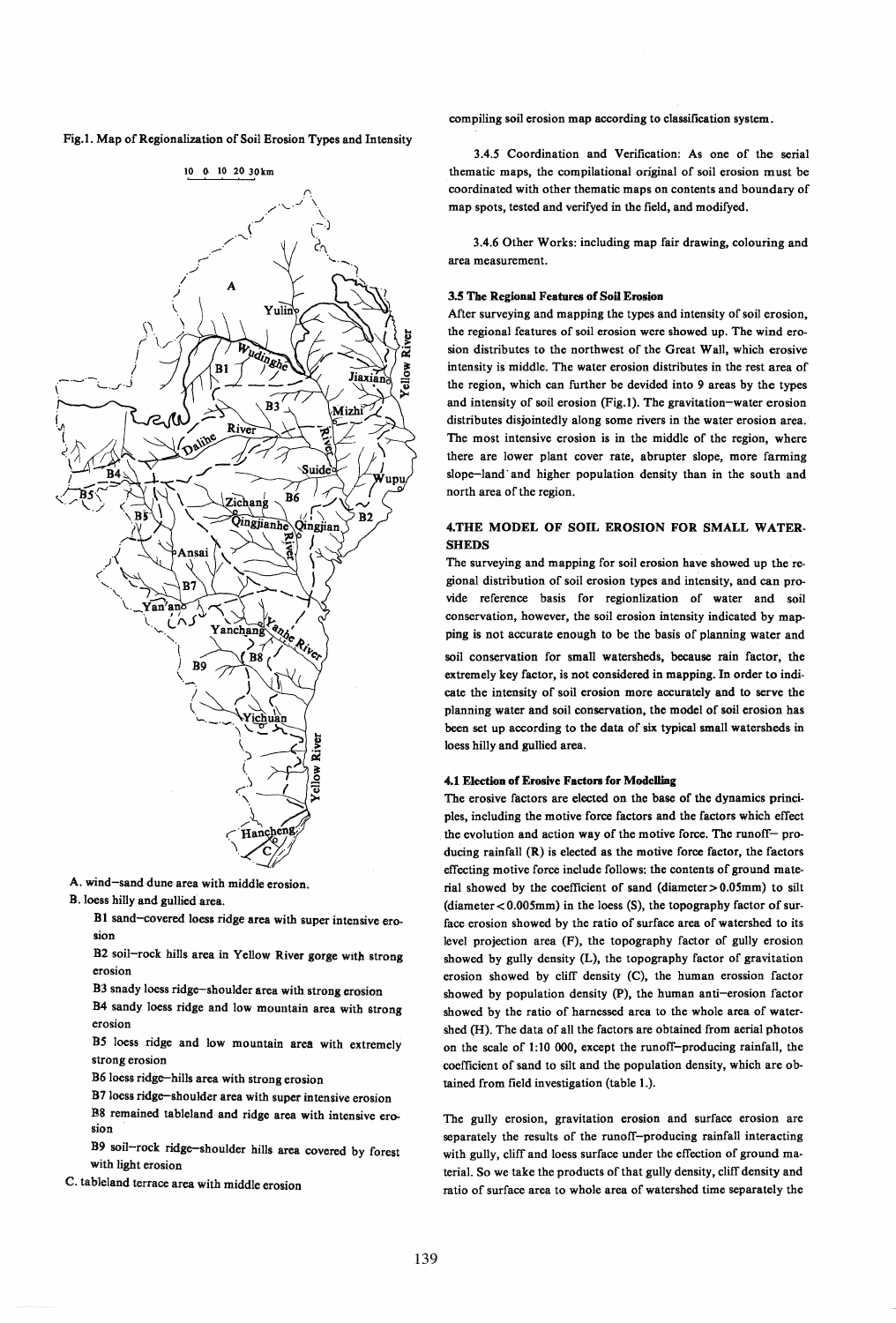| erosive<br>factors                                                                            | Shangbian<br>gou<br>gully<br>(1) | Shangbian<br>gou<br>gully<br>(2) | Dabian<br>gou gully | Xiaobian<br>gou gully | Jiuvuan<br>gou gully | Wangmao<br>gou gully | Peijiamao<br>gully (1) | Peijiamao<br>gully (2) |
|-----------------------------------------------------------------------------------------------|----------------------------------|----------------------------------|---------------------|-----------------------|----------------------|----------------------|------------------------|------------------------|
| erosive<br>modulus<br>(M <sub>s</sub> )<br>(t / km <sup>2</sup> )                             | 8051.4                           | 14009.1                          | 6294.5              | 7884.9                | 16906.0              | 16957.0              | 14921.0                | 3867.0                 |
| runoff-<br>producing<br>rainfall (R)<br>(mm)                                                  | 326.8                            | 494.8                            | 249.4               | 257.2                 | 223.0                | 205.0                | 223.1                  | 61.1                   |
| gully densi-<br>ty<br>(km / km <sup>2</sup> )                                                 | $(L)$ 34.32                      | 34.32                            | 27.44               | 33.31                 | 33.83                | 30.33                | 32.15                  | 32.15                  |
| cliff density<br>C<br>$\lambda$<br>€<br>(km / km <sup>2</sup> )                               | 10.0                             | 10.0                             | 10.27               | 13.47                 | 12.58                | 15.02                | 13.53                  | 13.53                  |
| ratio of sur-<br>face area to<br>level projec-<br>tion area of<br>watershed<br>$(\mathbf{F})$ | 1.2195                           | 1.2195                           | 1.1445              | 1.2450                | 1.2725               | 1.313                | 1.268                  | 1.268                  |
| population<br>density (P)<br>(person /<br>km <sup>2</sup> )                                   | 37.0                             | 29.3                             | 120.9               | 62.7                  | 124.2                | 106.0                | 114.6                  | 130.7                  |
| ratio<br>of<br>harnessed<br>arca<br>whole area<br>$(H)$ (%)                                   | to 27.19                         | 8.5                              | 23.6                | 0.05                  | 32.4                 | 25.0                 | 5.0                    | 16.79                  |
| ratio<br>٥f<br>sand to silt 1.008<br>in loess (S)                                             |                                  | 1.008                            | 1.008               | 1.008                 | 2.6455               | 2.6455               | 2.6455                 | 2.6455                 |
| period<br>оfі<br>data                                                                         | 1982-86                          | 1981                             | 1959-66             | 1961-67               | 1954-1986            | $1961 - 63$          | 1960-69                | 1986                   |

Table 1. The Basic Data of Erosive Factors in Typical Watersheds

runoff-producing rainfall and ratio of sand to silt in loess, i.e. RSL, RSC, RSF, as the factors of gully erosion, gravitation erosion and surface erosion.

#### 4.2 Model of Soil Erosion for Small Watersheds

The Grey System Theory is used in modelling. Grey System is a middle system between the white one, in which all information are known, and the black one, in which any information is not known. Through analysis on the Grey Connected Degree of the erosive factors to the erosive modulus, it is showed out that RSF, RSL and

RSC are main factors of soil erosion, P and H are secondary factors, then the Grey Connected Degree Model of soil erosion is set up, and on the principle of the least square method, the GM(0,5) Model is set up. On the base of the two models the integrated model of water erosion is set up as follows:

 $\overline{M}_s = RS((0.29623L+0.40337C+10.1478F)-0.283H)-151$ 

where  $\widetilde{\text{Ms}}$ —the estimated erosive modulus (t / km<sup>2</sup>.a)

#### 4.3 Verification and Application of Model

Comparing the estimated erosive modulus with the actual erosive modulus of watersheds, the relative errors are calculated (table 2). The maximum of relative error is 12.38%, the mean relative error is only 7.48%. The estimated erosive modulus is accurate enough to make plan of water and soil conservation for watersheds.

The model is concise in form. It can be used to forecast the erosive amount of watershed and to estimate the quantity of three types (surface erosion, gully erosion and gravitation erosion) in the region, moreover, to provide a reference basis for defining the manners of controlling soil erosion. In the plot watersheds, the amount of surface erosion is the strongest (46.8%), the gully erosion has middle quantity (35.1%), and the gravitation erosion has the least one (18.1%).

#### 5. CONCLUSION AND DISCUSSION

It is a rapid and economical way to survey and map the types and intensity of soil erosion using remote sensing technique in the Loess Plateau where there are varied topography and difficult traffic. It reveals the distribution characteristics of soil erosion and provides a basic data for regionalization of water and soil conservation and environment management.

According to the model the surface erosion takes the first place, taking up nearly one half of total erosion. It is important to control the surface erosion through increasing the plant cover rate.

From surveying, mapping and modelling, it is found that the main erosive factors are natural factors, such as rain factor, geomorphic or topographic factors and the contents of ground material, which can't be changed greatly in short period, so it is not possible to decrease greatly the soil erosion in the Loess Plateau in today's situations. We have long way to go in water and soil conservation and environment management.